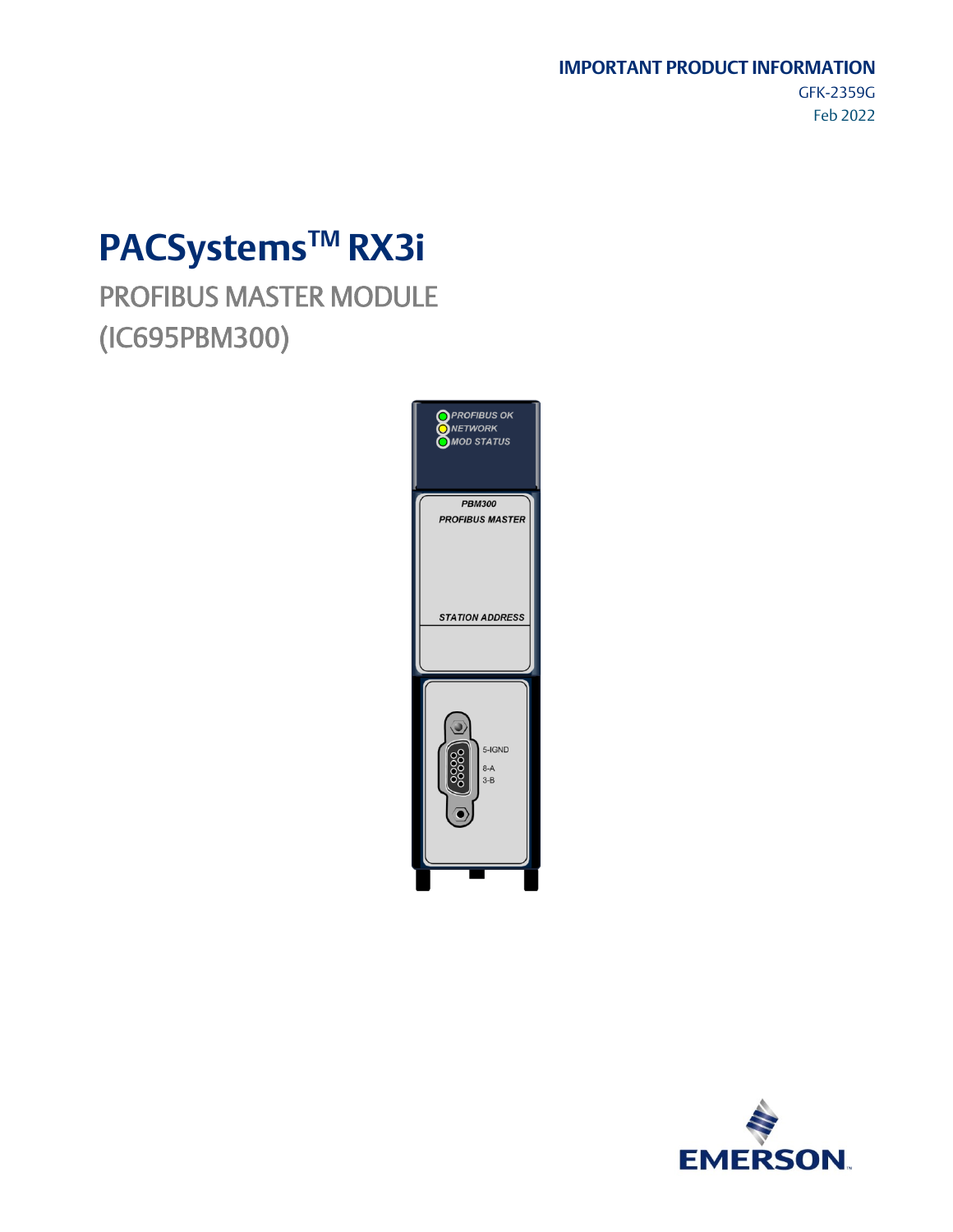### **Warnings and Caution Notes as Used in this Publication**

### *WARNING*

Warning notices are used in this publication to emphasize that hazardous voltages, currents, temperatures, or other conditions that could cause personal injury exist in this equipment or may be associated with its use.

In situations where inattention could cause either personal injury or damage to equipment, a Warning notice is used.

# **A CAUTION**

Caution notices are used where equipment might be damaged if care is not taken.

# **A DANGER**

MAY CAUSE DEATH

Observe all precautionary signs posted on the equipment.

Failure to do so may result in death or serious injury to personnel.

Note: Notes merely call attention to information that is especially significant to understanding and operating the equipment.

These instructions do not purport to cover all details or variations in equipment, nor to provide for every possible contingency to be met during installation, operation, and maintenance. The information is supplied for informational purposes only, and Emerson makes no warranty as to the accuracy of the information included herein. Changes, modifications, and/or improvements to equipment and specifications are made periodically and these changes may or may not be reflected herein. It is understood that Emerson may make changes, modifications, or improvements to the equipment referenced herein or to the document itself at any time. This document is intended for trained personnel familiar with the Emerson products referenced herein.

Emerson may have patents or pending patent applications covering subject matter in this document. The furnishing of this document does not provide any license whatsoever to any of these patents.

Emerson provides the following document and the information included therein as-is and without warranty of any kind, expressed or implied, including but not limited to any implied statutory warranty of merchantability or fitness for particular purpose.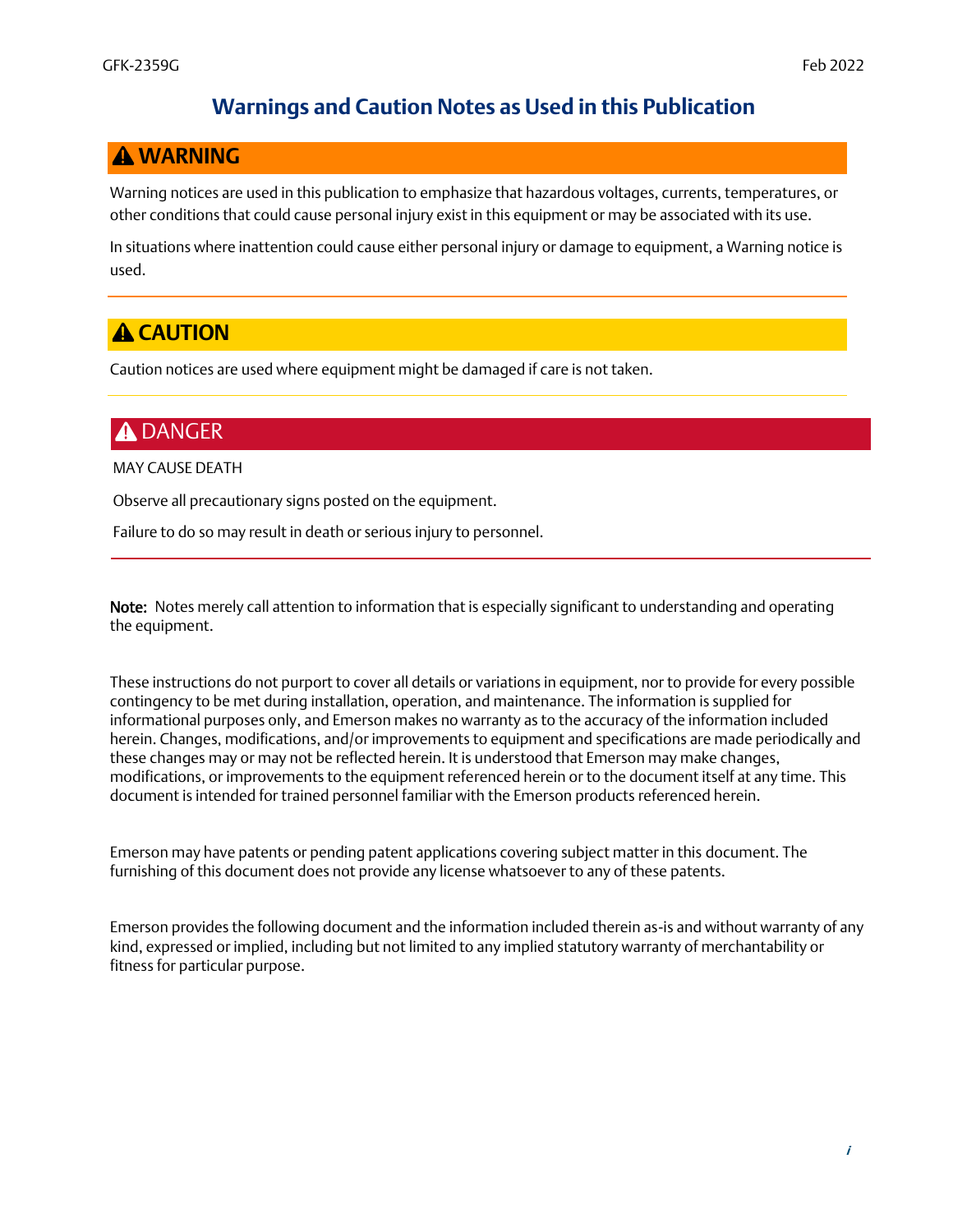The PACSystems RX3i PROFIBUS Master Module, IC695PBM300, allows the host RX3i CPU to send and receive data via a PROFIBUS-DP network.

The IC695PBM300 module provides the following PROFIBUS communications features:

- **■** Supports all standard data rates
- Supports a maximum of 3,584 bytes of input data and 3,584 bytes of output data
- Supports a maximum of 125 PROFIBUS-DP slaves and 9 kilobytes of parameter data
- Supports a maximum of 244 bytes of input data and 244 bytes of output data for each slave
- **■** Supports Sync and Freeze modes
- Supports DP-V1 Read, Write and Alarm messages
- Has PROFIBUS-compliant module and network status LEDs
- The PROFIBUS Master module must be in an RX3i Universal Backplane and requires a host RX3i CPU with firmware version 2.9 or later.
- **The PROFIBUS module receives its firmware upgrades indirectly via the host controller CPU using the WinLoader** software utility. WinLoader is supplied with any updates to the PROFIBUS module software.

# **Release Information**

Version 1.04 of the IC695PBM300 RX3i PROFIBUS Master resolves the following issues:

- **•** When multiple Lumberg devices (8in/4out) are connected to the bus and power is removed from these devices, but the PBM300 remains powered, the inputs assigned to the Lumberg devices will toggle between 1 and 0.
- **•** Configuring slaves with a large amount of parameter data returns the correct error code when parameter data exceeds the available memory space.

The IC695PBM300 is field upgradable to firmware version 1.04 using the firmware upgrade utility.

#### Upgrade Kit: 44A753033-G02

### **Release History**

| <b>Catalog Number</b> | <b>Date</b> | <b>Firmware</b><br><b>Version</b> | <b>Comments</b>                                                                                                                                                                                                                                   |
|-----------------------|-------------|-----------------------------------|---------------------------------------------------------------------------------------------------------------------------------------------------------------------------------------------------------------------------------------------------|
| IC695PBM300-EC        | Feb 2022    | 1.04                              | Addition to PROFIBUS Master Module feature list: "Supports a<br>maximum of 125 PROFIBUS-DP slaves and 9 kilobytes of parameter<br>data"                                                                                                           |
| IC695PBM300-EC        | Sep 2019    | 1.04                              | Following Emerson's acquisition of this product, changes have been<br>made to apply appropriate branding and registration of the product<br>with required certification agencies. No changes to material,<br>process, form, fit or functionality. |
| IC695PBM300-DC        | Aug 2016    | 1.04                              | Serial Flash Memory Obsolescence addressed. No change in form fit<br>functionality.                                                                                                                                                               |
| IC695PBM300-CC        | June 2010   | 1.04                              | Label change only. No change in functionality, performance or<br>compatibility.                                                                                                                                                                   |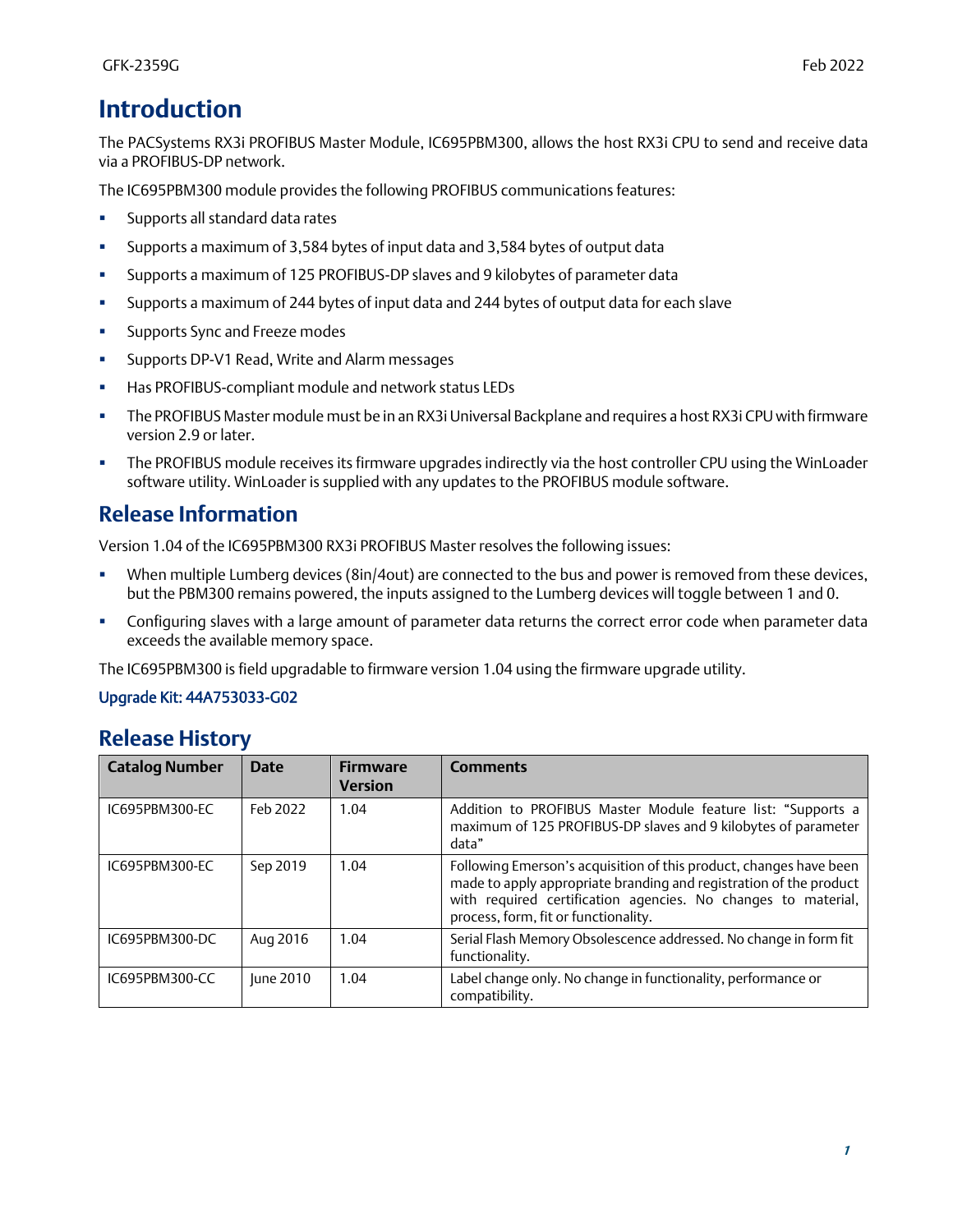| <b>Catalog Number</b> | <b>Date</b> | <b>Firmware</b><br><b>Version</b> | <b>Comments</b>                                                                                                                                                                                                                                                                                                                                                                        |
|-----------------------|-------------|-----------------------------------|----------------------------------------------------------------------------------------------------------------------------------------------------------------------------------------------------------------------------------------------------------------------------------------------------------------------------------------------------------------------------------------|
| IC695PBM300-BC        | May 2006    | 1.04                              | When multiple Lumberg devices (8in4out) are connected to the bus<br>and power is removed from these devices, but the PBM300 remains<br>powered, the inputs assigned to the Lumberg devices will toggle<br>between 1 and $0$ .<br>Configuring slaves with a large amount of parameter data returns<br>the correct error code when parameter data exceeds the available<br>memory space. |
| IC695PBM300-BB        | Apr 2005    | 1.02                              | The number of Message Segments used to hold mail messages has<br>been doubled from 32 to 64.                                                                                                                                                                                                                                                                                           |
| IC695PBM300-BA        | Feb 2005    | 1.00                              | UL Class I, Groups A, B, C & D, Div 2 Hazardous Locations                                                                                                                                                                                                                                                                                                                              |
| IC695PBM300-AA        | Dec 2004    | 1.00                              | Initial Release of Product                                                                                                                                                                                                                                                                                                                                                             |

# **PBM300 Functional Compatibility**

| <b>Subject</b>                               | <b>Description</b>                                                                                                                                                                                                                                                                                                                                                                                |
|----------------------------------------------|---------------------------------------------------------------------------------------------------------------------------------------------------------------------------------------------------------------------------------------------------------------------------------------------------------------------------------------------------------------------------------------------------|
| Series 90™-30 PROFIBUS                       | Customers using existing Series 90-30 PROFIBUS products should review the PACSystems<br>RX3i PROFIBUS Modules User's Manual, GFK-2301. Changes have been made in items such<br>as CommReq status words and data fields. This module will report additional information in<br>some instances, and less information in other instances. This product also supports<br>PROFIBUS DP-V1 functionality. |
| Programmer Version<br>Requirements           | The IC695PBM300 can be configured and programmed with Machine Edition Logic<br>Developer PLC version 5.0 Build 3227 SP2 or later.                                                                                                                                                                                                                                                                 |
| <b>Total Configuration Size</b>              | The number and types of slave devices that can exchange data with the master are<br>constrained by various memory resources within the module. The amount of memory<br>available for the PROFIBUS configuration is affected by the number and types of slave<br>modules in the network configuration. The total slave configuration data size is limited to<br>approximately 9KB.                 |
| Data Sizes                                   | The amount of data that can be configured on the IC695PBM300 PROFIBUS network<br>provides up to 3584 input bytes and 3584 output bytes.                                                                                                                                                                                                                                                           |
| <b>DOIO Functionality</b>                    | DOIO functionality is not supported in the embedded PROFIBUS interface at this time. The<br>DOIO function block returns an error if it is executed using the embedded PROFIBUS as a<br>target.                                                                                                                                                                                                    |
| <b>PLC C Toolkit Version</b><br>Requirements | Version 4.00 Build 50A1 or later of the PLC C Toolkit must be used for C programming.                                                                                                                                                                                                                                                                                                             |

# **Problems Resolved by this Revision**

None

# **PBM300 Restrictions and Open Issues**

| <b>Subject</b>                                                                                             | <b>Description</b>                                                                                                                                                                                                                                                                                                                                                                                                                     |
|------------------------------------------------------------------------------------------------------------|----------------------------------------------------------------------------------------------------------------------------------------------------------------------------------------------------------------------------------------------------------------------------------------------------------------------------------------------------------------------------------------------------------------------------------------|
| Get Master Status CommReq<br>returns "1 or More Slaves Not<br>in IO Exchange Mode" on First<br><b>Scan</b> | When a Get Master Status CommReq is called on the first scan of the PLC, the CommReq may<br>return a false positive saying that the PROFIBUS network has "1 or More Slaves Not in IO<br>Exchange Mode." The Get Master Status CommReg should not be called or relied upon for any<br>data during the first scan of the PLC.                                                                                                            |
| Machine Edition Logic<br>Developer PLC displays<br>incorrect information for<br>Master Type and Device ID  | The Network Settings window, which can be displayed while configuring a PBM300 in Machine<br>Edition, does not indicate correct information for Master Type and Device ID. This information<br>is only displayed to the user and does not affect any underlying configuration information sent<br>to the master module or its slaves. The Device ID (also known as PROFIBUS Ident Number), if<br>correctly displayed should be 0x0934. |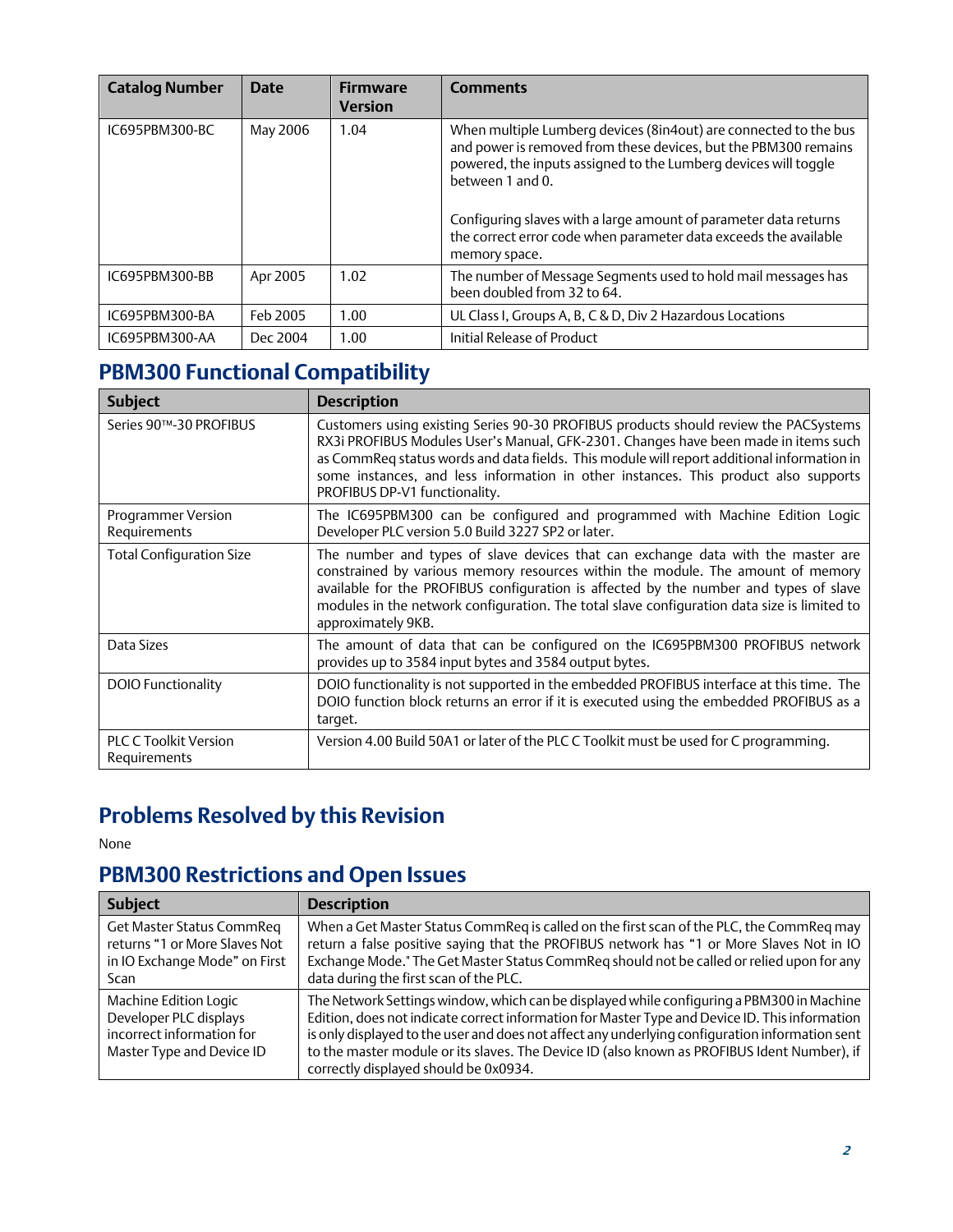# **Specifications: IC695PBM300**

| <b>Specification</b>                                                                                    | <b>Description</b>                                                                                                                                          |  |
|---------------------------------------------------------------------------------------------------------|-------------------------------------------------------------------------------------------------------------------------------------------------------------|--|
| Environment                                                                                             | Storage temperature = $-40^{\circ}$ C to 85 $^{\circ}$ C<br>Operating temperature = $0^{\circ}$ C to 60 $^{\circ}$ C                                        |  |
| <b>Backplane Compatibility</b>                                                                          | RX3i PCI                                                                                                                                                    |  |
| <b>Backplane Current</b><br>Consumption                                                                 | 440 mA @ 3.3 Vdc                                                                                                                                            |  |
| Data rates                                                                                              | Supports all standard data rates (9.6 kBit/s, 19.2 kBit/s, 93.75 kBit/s, 187.5 kBit/s, 500<br>kBit/s, 1.5 MBit/s, 3 MBit/s, 6 MBit/s and 12 MBit/s)         |  |
| Status Information Available                                                                            | Slave Status Bit Array Table<br>Network Diagnostic Counters<br>DP Master Diagnostic Counters<br><b>Firmware Module Revision</b><br>Slave Diagnostic Address |  |
| Data Sizes                                                                                              | The amount of data that can be configured on the PBM300 PROFIBUS network provides up<br>to 3584 bytes input and 3584 bytes output.                          |  |
| For product standards and general specifications, refer to the PACSystems RX3i System Manual, GFK-2314. |                                                                                                                                                             |  |

# **LEDs**

| <b>LED</b>                  | <b>Color</b> | <b>State</b>            | <b>Frequency</b>                                            | <b>Meaning</b>                                                                                                                                                                   |
|-----------------------------|--------------|-------------------------|-------------------------------------------------------------|----------------------------------------------------------------------------------------------------------------------------------------------------------------------------------|
| <b>PROFIBUS</b>             | Green        | Static On               | <b>NA</b>                                                   | Module has power and backplane reset is complete.                                                                                                                                |
| OK                          | Off          | <b>NA</b>               | <b>NA</b>                                                   | Module does not have power or backplane reset is not<br>complete.                                                                                                                |
| <b>NETWORK</b>              | Yellow       | Static On               | n/a                                                         | Module is holding the PROFIBUS token and can transmit<br>PROFIBUS telegrams.                                                                                                     |
|                             |              | Flashing Non-<br>cyclic | Between 0.5 Hz and<br>$100$ Hz                              | Module is sharing the PROFIBUS token with other master<br>on the network.                                                                                                        |
|                             |              | Off                     | <b>NA</b>                                                   | Module is not configured or has not received the token<br>permission from the network.                                                                                           |
|                             | Red          | Static On               | <b>NA</b>                                                   | Module has found a communication problem with at<br>least one network slave, usually connection timeout.                                                                         |
| <b>MOD</b><br><b>STATUS</b> | Green        | Flashing Cyclic         | 5 Hz                                                        | No error in configuration found; module is ready for<br>communication; it tries to open a connection to a slave<br>but is not connected yet.                                     |
|                             |              | Flashing Non-<br>cyclic | 3 times fast at 5 Hz,<br>8 times between 0.5<br>Hz and 1 Hz | Power Up: Configuration missing. For details on<br>hardware configuration, refer to Chapter 3.<br>Runtime: Firmware has found a critical problem, such as<br>a watchdog timeout. |
|                             |              | Static On               | <b>NA</b>                                                   | Module has established at least one connection to<br>another device on the network.                                                                                              |
|                             | Yellow       | Flashing Cyclic         | 1 Hz                                                        | Module is in boot-loader mode and is waiting for<br>firmware download.                                                                                                           |
|                             |              | Flashing Cyclic         | 5Hz                                                         | Firmware download is in progress.                                                                                                                                                |
|                             |              | Flashing Non-<br>cyclic | 3 times fast at 5 Hz,<br>8 times between 0.5<br>Hz and 1 Hz | Hardware or non-recoverable runtime error detected,<br>module may need to be replaced.                                                                                           |
|                             | Off          | <b>NA</b>               | <b>NA</b>                                                   | No power.                                                                                                                                                                        |

# **Module Status Information**

For details on using the Communication Request function to communicate with the PROFIBUS master module, refer to the PACSystems RX3i PROFIBUS Modules User's Manual, GFK-2301.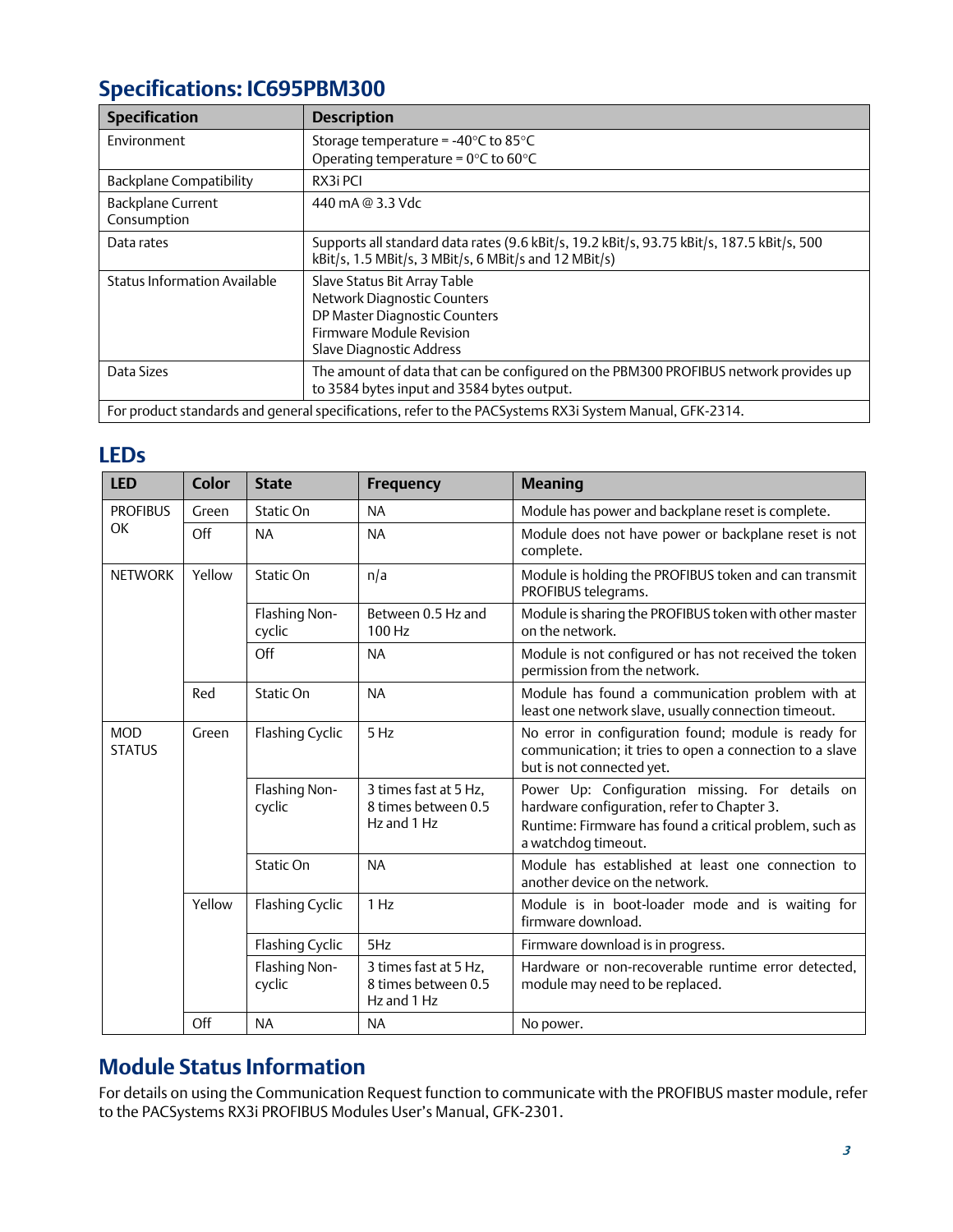#### **Slave Status Bit Array**

The Slave Status bit array contains a bit for each slave. If communication with a slave has no errors, the bit corresponding to the slave (determined by its network address) is set. If the communication has errors or is not occurring for any reason, the bit is cleared. The Master also maintains its own status in the bit corresponding to its network address.

#### **Slave Diagnostics ID Array**

If diagnostics are pending, the first word of this two-word array contains the station address of the first slave that has diagnostics. The diagnostics can be read using the Get Device Diagnostics COMMREQ (command 4). This clears the word and the master then places the next pending diagnostic address into the Slave Diagnostics word. If this word is zero, there are no pending diagnostics.

The second word of this array is reserved and set to 0.

#### **DPV1 Alarm Status Array**

The 32-bit DPV1 Alarm Status array is used at the beginning of a scan to receive the station address of a slave that has sent a DPV1 Alarm message. If another slave has sent a DPV1 alarm message, it is ignored until the first one has been serviced, and will then appear in a subsequent scan. For details on the status format, refer to "DPV1 Alarm Acknowledge COMMREQ" in GFK-2301.

#### **Slave Configured Bits**

This 128-bit array indicates which slaves on the PROFIBUS network are configured. Each slave has a corresponding bit in this array. A slave's configuration status address equals Start Address + Station Address of the slave. For example, if the configuration status bits are mapped to %I00001, the status for the slave at Station Address 5 would be found at %I00001 + 5=%I00006.

#### **Slave Diagnostic Bits**

This 128-bit array indicates which slaves on the PROFIBUS network have diagnostic data available. The diagnostics can be read using the Get Device Diagnostics COMMREQ (command 4).

Each slave has a corresponding bit in this array. A slave's diagnostic status address equals Start Address + Station Address of the slave. For example, if the configuration status bits are mapped to %I00001, the status for the slave at Station Address 5 would be found at %I00001 + 5=%I00006.

#### **Connecting the Module to the PROFIBUS Network**

The module contains a standard female DB9 connector, labeled "PROFIBUS," that can be connected to a PROFIBUS bus terminal that complies with EN 50170.

The PROFIBUS module has no built-in termination. If termination is required, you must use a bus terminal that has built-in selectable termination.

▪ PROFIBUS DB-9 connector recommendation: Siemens 6ES7-972-OBB50-OXAO (12MB)

### *1.* **CAUTION**

• Do not connect any devices to the +5Vdc pin (pin 6). It is to be used for termination purposes only. Doing so could damage equipment or cause erratic behavior.

# **Installation Location**

This product is intended for use with the RX3i system. Its components are considered open equipment (having live electrical parts that may be accessible to users) and must be installed in an ultimate enclosure that is manufactured to provide safety. At a minimum, the enclosure shall provide a degree of protection against solid objects as small as 12mm (e.g. fingers). This equates to a NEMA/UL Type 1 enclosure or an IEC60529 IP20 rating providing at least a pollution degree 2 environment. For details about installing RX3i rack systems, refer to GFK-2314.

If you need technical help, contact Technical Support. For phone numbers and email addresses, see the back cover of this Guide.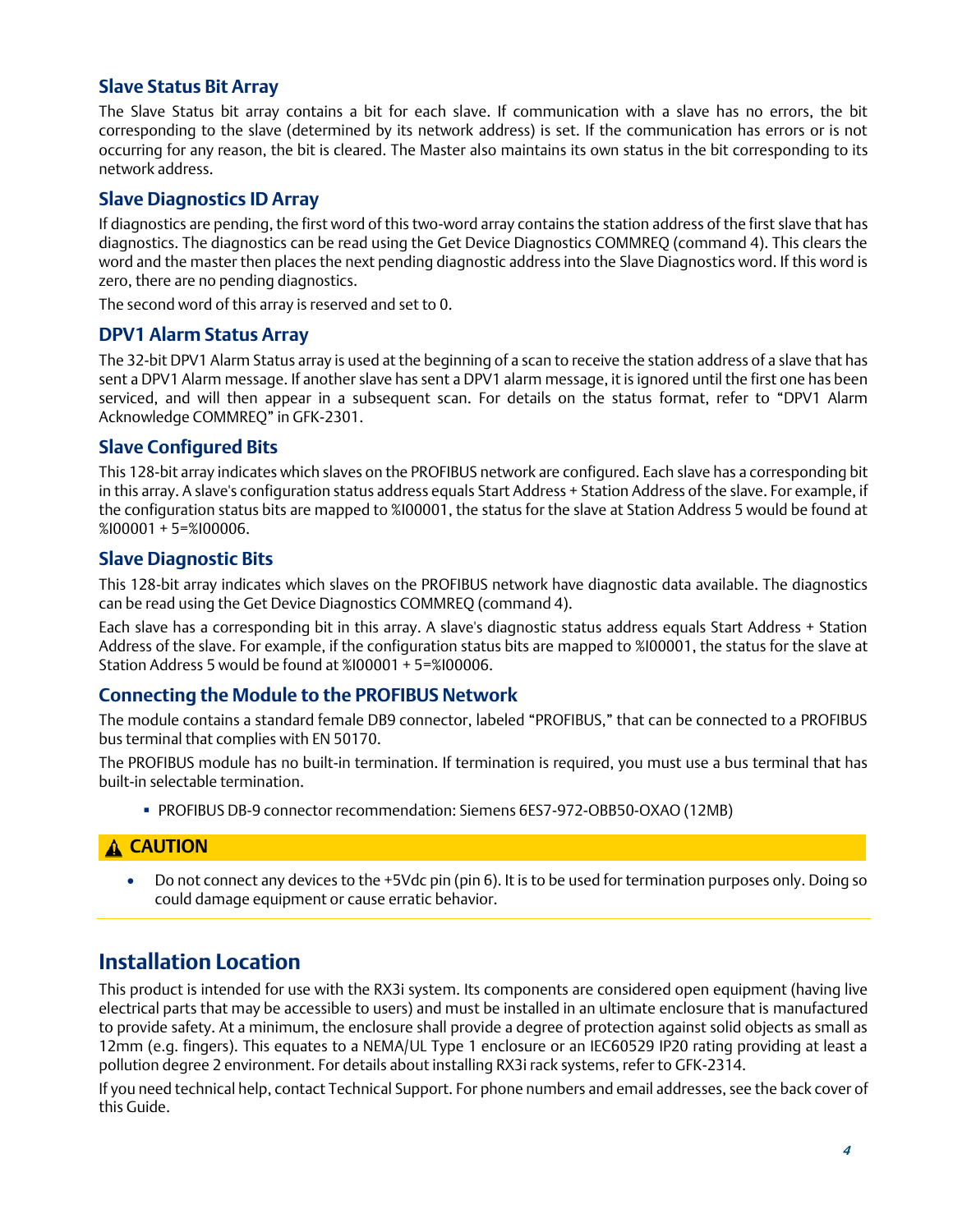#### **Installation in Hazardous Areas**

The following information is for products bearing the UL marking for Hazardous Areas or ATEX marking for explosive atmospheres:

#### **CLASS 1 DIVISION 2 GROUPS ABCD**

• This equipment is an open-type device and is meant to be installed in an enclosure suitable for the environment that is only accessible with the use of a tool.

Suitable for use in Class I, Division 2, Groups A, B, C and D Hazardous Locations, or nonhazardous locations only.

#### **WARNING**

- EXPLOSION HAZARD SUBSTITUTION OF COMPONENTS MAY IMPAIR SUITABILITY FOR CLASS I, DIVISION 2
- WHEN IN HAZARDOUS LOCATIONS, TURN OFF POWER BEFORE REPLACING OR WIRING MODULES

#### **DANGER**

• DO NOT CONNECT OR DISCONNECT EQUIPMENT UNLESS POWER HAS BEEN SWITCHED OFF OR THE AREA IS KNOWN TO BE NONHAZARDOUS.

#### **ATEX Zone 2**

This module must be mounted in an enclosure certified in accordance with EN60079-15 for use in Zone 2, Group IIC and rated IP54. The enclosure shall only be able to be opened with the use of a tool.